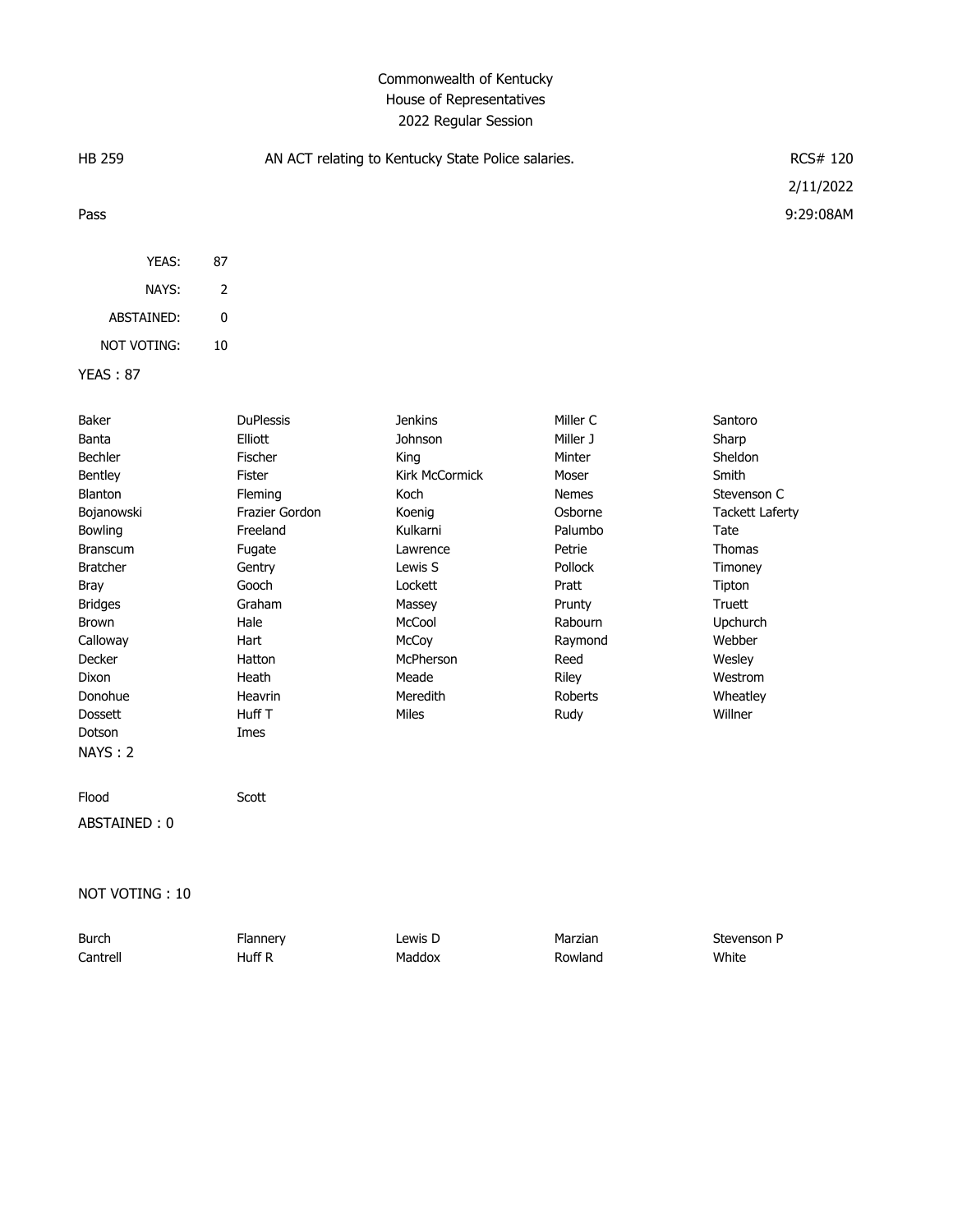# **COMMONWEALTH OF KENTUCKY SENATE 2022 Regular Session**

| <b>HB 259</b>             |    | AN ACT relating to Kentucky State Police salaries. | RSN# 2324  |
|---------------------------|----|----------------------------------------------------|------------|
|                           |    |                                                    | 3/30/2022  |
| PASS HB 259 w/ scs2 scta1 |    |                                                    | 6:21:52 PM |
| YEAS:                     | 36 |                                                    |            |
| NAYS:                     | 0  |                                                    |            |
| PASSES:                   | 0  |                                                    |            |

# NOT VOTING: 2

### YEAS : 36

| Alvarado     | Higdon          | Parrett        | Thomas      |
|--------------|-----------------|----------------|-------------|
| Berg         | <b>Hornback</b> | Raque Adams    | Turner      |
| Carpenter    | Howell          | Schickel       | Webb        |
| Carroll      | McDaniel        | Schroder       | West        |
| Castlen      | McGarvey        | Smith          | Westerfield |
| Douglas      | Meredith        | Southworth     | Wheeler     |
| Girdler      | <b>Mills</b>    | <b>Stivers</b> | Wilson      |
| Givens       | Neal            | Storm          | Wise        |
| Harper Angel | <b>Nemes</b>    | Thayer         | Yates       |
| NAYS: 0      |                 |                |             |

### PASSES : 0

#### NOT VOTING : 2

Embry **Kerr**